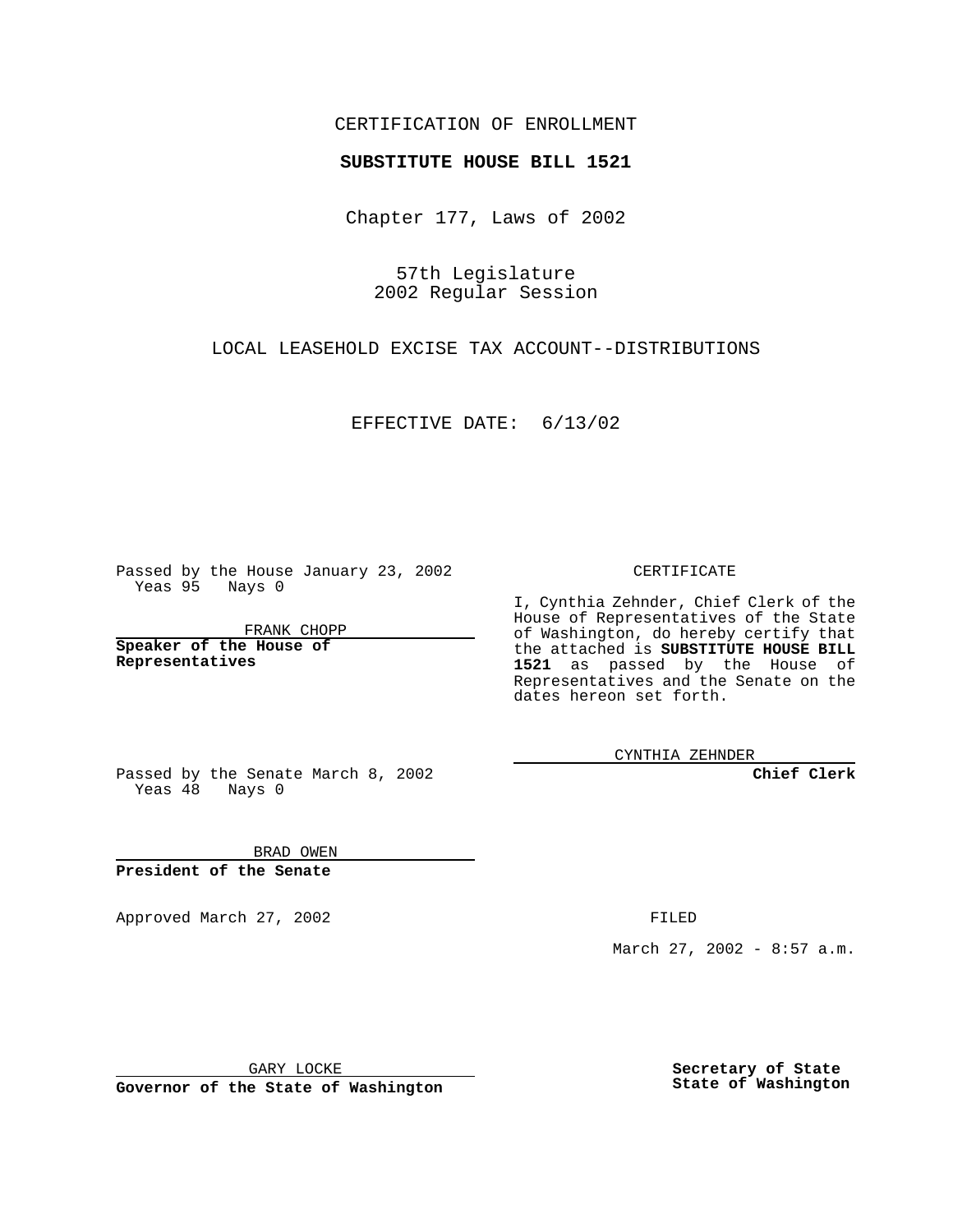## **SUBSTITUTE HOUSE BILL 1521** \_\_\_\_\_\_\_\_\_\_\_\_\_\_\_\_\_\_\_\_\_\_\_\_\_\_\_\_\_\_\_\_\_\_\_\_\_\_\_\_\_\_\_\_\_\_\_

\_\_\_\_\_\_\_\_\_\_\_\_\_\_\_\_\_\_\_\_\_\_\_\_\_\_\_\_\_\_\_\_\_\_\_\_\_\_\_\_\_\_\_\_\_\_\_

Passed Legislature - 2002 Regular Session

## **State of Washington 57th Legislature 2002 Regular Session**

**By** House Committee on Local Government & Housing (originally sponsored by Representatives Simpson, Mulliken, Dunshee, Mielke and Haigh)

Read first time 01/14/2002. Referred to Committee on .

 AN ACT Relating to authorizing the state treasurer to distribute interest from the local leasehold excise tax account; and amending RCW 82.29A.090.

BE IT ENACTED BY THE LEGISLATURE OF THE STATE OF WASHINGTON:

 **Sec. 1.** RCW 82.29A.090 and 1981 2nd ex.s. c 4 s 9 are each amended to read as follows:

 (1) Bimonthly the state treasurer shall make distribution from the local leasehold excise tax account to the counties and cities the amount of tax collected on behalf of each county or city.

 (2) Earnings accrued through July 31, 2002, shall be disbursed to counties and cities proportionate to the amount of tax collected annually on behalf of each county or city.

 (3) After July 31, 2002, bimonthly the state treasurer shall disburse earnings from the local leasehold excise tax account to the counties or cities proportionate to the amount of tax collected on behalf of each county or city.

 (4) The state treasurer shall make the distribution under this section without appropriation.